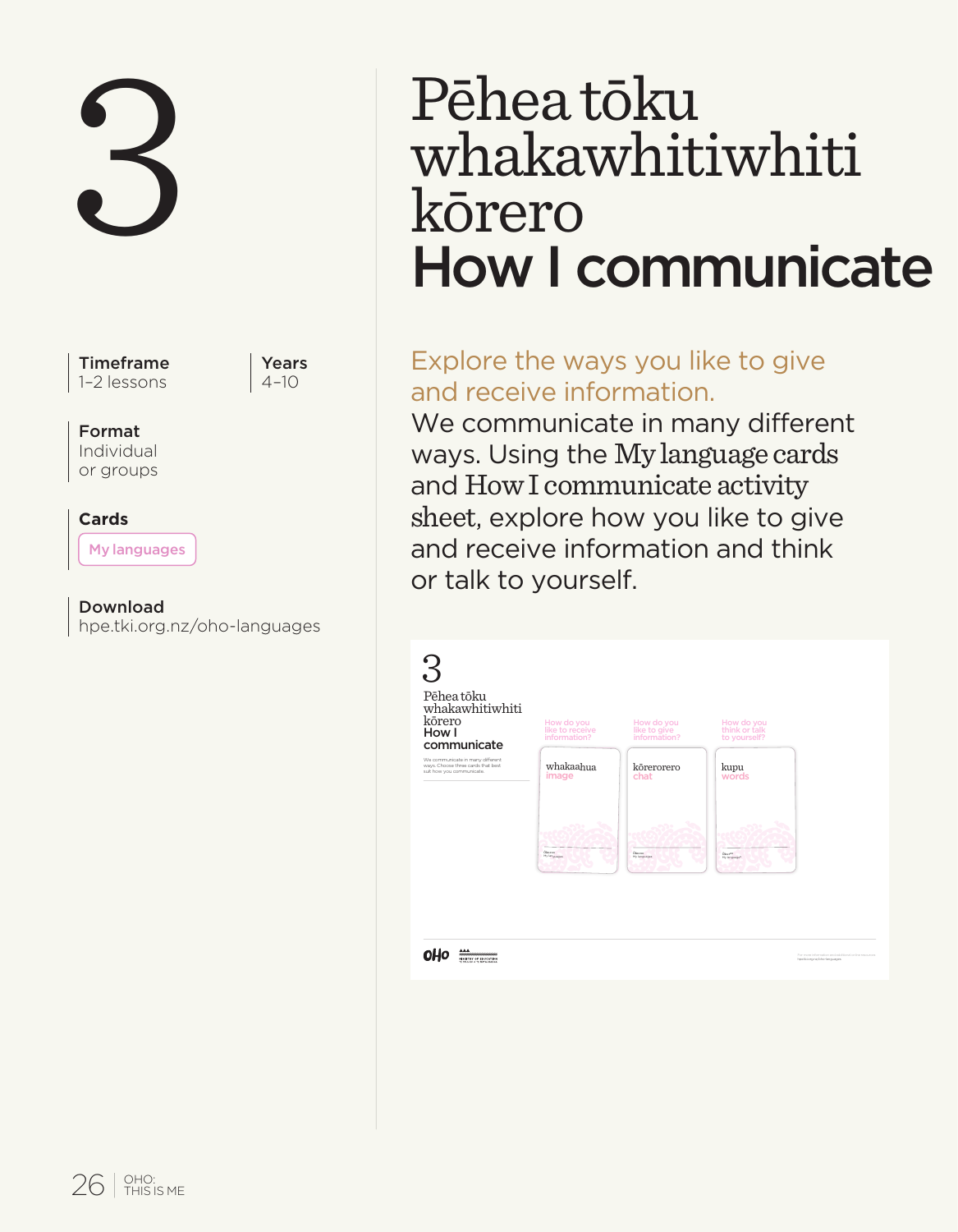#### Ways to use the resource

- Identify aspects of language and communication that students want to learn more about.
- Take a selection of My languages cards and place them on a scale of your choice.
- Discuss the reasons why the cards (forms of communication) sit where they do. Why is one better or worse than the other in a particular context?

#### Discuss & compare

• Explore the different perspectives and ideas around languages and communication. Then, discuss and compare your findings with the group or classroom.

#### Next steps

• Discuss Identity, language, culture and values as part of the My unique whānau, My whānau in my place of learning and My culture in my place of learning activities.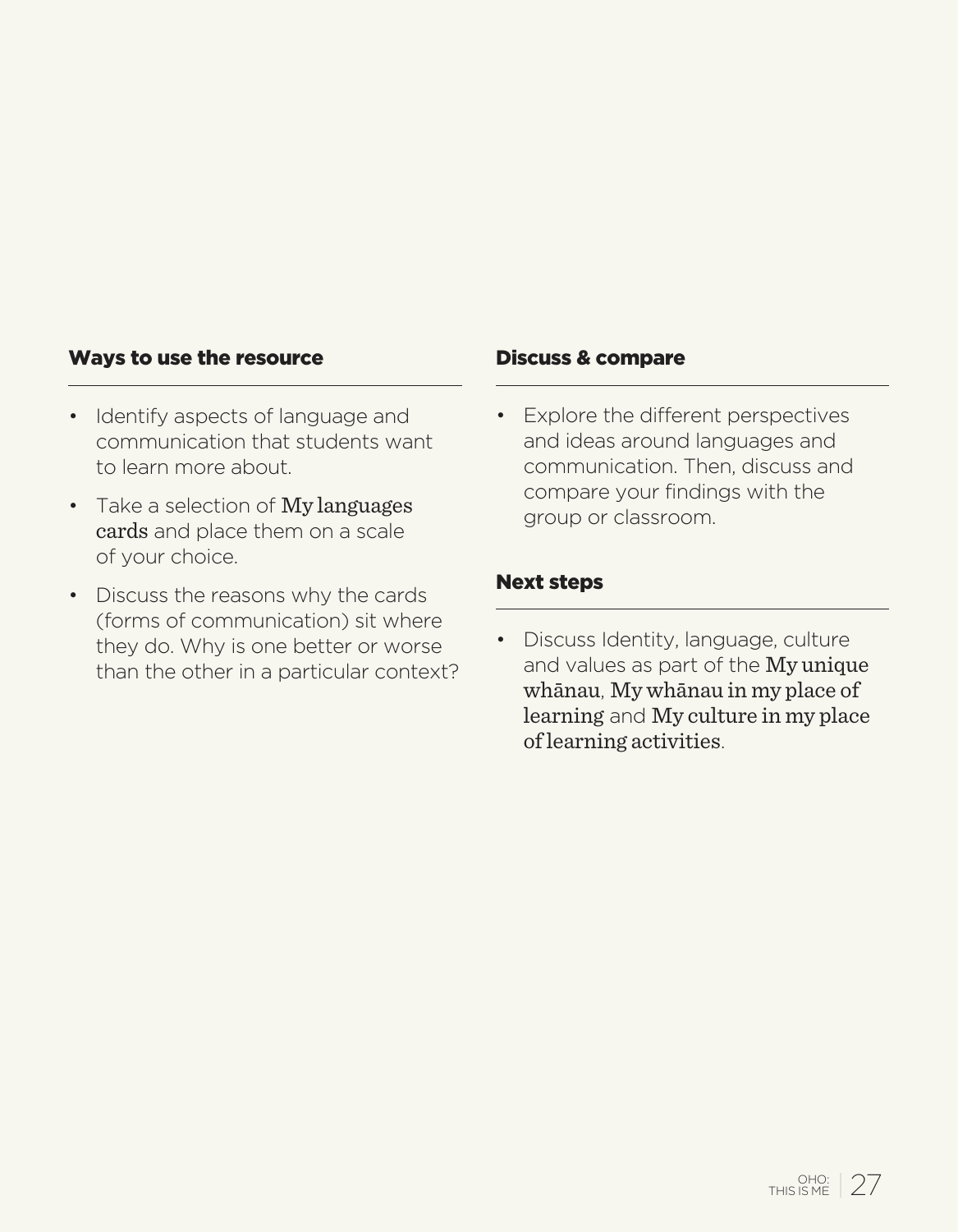# What you will need

# My language cards



# How I communicate activity sheet:

One per person or group

| Pēhea töku<br>whakawhitiwhiti<br>körero<br>How I<br>communicate<br>the communicate in many different.<br>who, Choose freee cards that best | How do you<br>like to receive<br>information? | How do you<br>like to give<br>information? | How do you<br>think or talk<br>to yourself? |                                                                                 |
|--------------------------------------------------------------------------------------------------------------------------------------------|-----------------------------------------------|--------------------------------------------|---------------------------------------------|---------------------------------------------------------------------------------|
| sult have you communicate.                                                                                                                 | from                                          | <b>Boxes</b><br><b>Witness</b>             | from                                        |                                                                                 |
| <br>1000000000000000<br><b>NATIV OF GUINNIE</b>                                                                                            |                                               |                                            |                                             | For more information and address at information on<br>headquarters/she arranged |